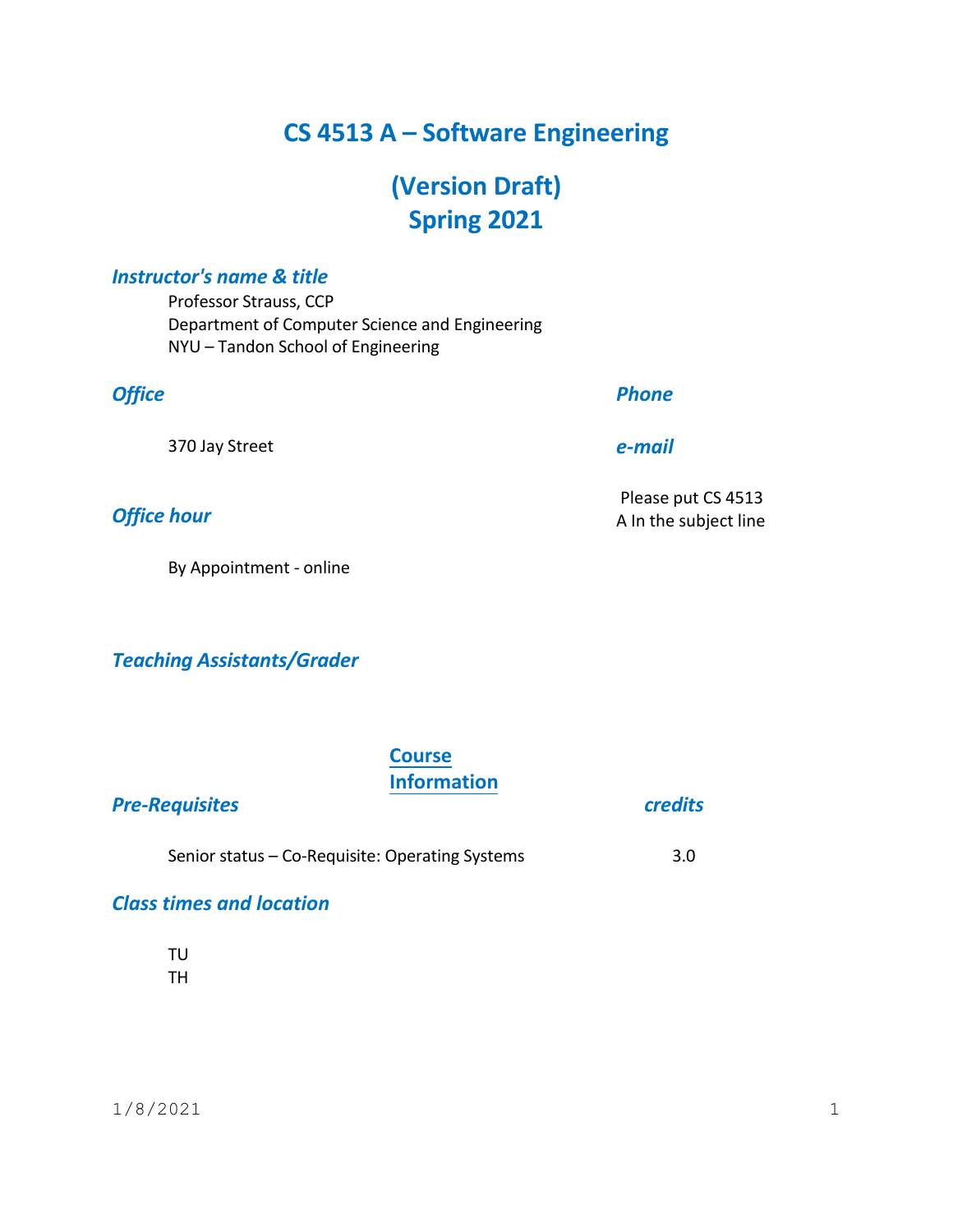#### **Course Objectives**

**The goal** of this course is to introduce you to software-engineering techniques that can be applied to practical software projects. Upon the successful completion of the course you will be able to:

- Explain the importance of software engineering, in developing software projects using the software development life cycle, and project management
- Perform creative problem discovery, understand the challenges of idea generation as part of the I2E initiative. Use various tools for idea generation and for focusing project discussion used in selecting team projects
- Perform software requirements election and specification including software architecture, analysis, design, and prototyping
- Create a software design using techniques for Object-Oriented, function-based and realtime systems to design and build software
- Explain how software reliability and software life cycle support processes including testing (verification and validation), software reviews, configuration management, and defect detection and correction strategies are implemented
- Utilize software project management, process improvement, and quality are studied as the basis for project oversight and tracking.
- Complete a class project utilizing the Personal Software Process to demonstrate the software engineering processes and life cycle. Utilize oral presentation skills in a formal project presentation.

#### **General Content**

This is the first course in a two-course software engineering design sequence. Focusing on software engineering, the course introduces techniques to specify, evaluate, design, test, and document medium to large scale software systems. This course introduces software engineering techniques to specify, design, test, and document medium and large software systems. Creative problem discovery techniques and processes are used for project selection in a team environment. Design techniques include Information engineering, object-oriented, and complexity measures; testing methods such as path testing, exhaustive test models, and construction of test data. An introduction to software tools and project management techniques is presented. Student projects involve team software development and tracking, and a formal oral presentation.

#### **Methods of instruction**

#### The primary method of instruction is lectures supplemented with related assignments, readings, and projects

My stress in this course is on the process of learning. If you strive to understand and apply the concepts you learned in class, you will be successful in it. Asking questions and doing is the best way to learn. There are no stupid questions. You are not in class to impress me but to learn and develop one step closer to being an independent researcher. Asking a lot and early is the way to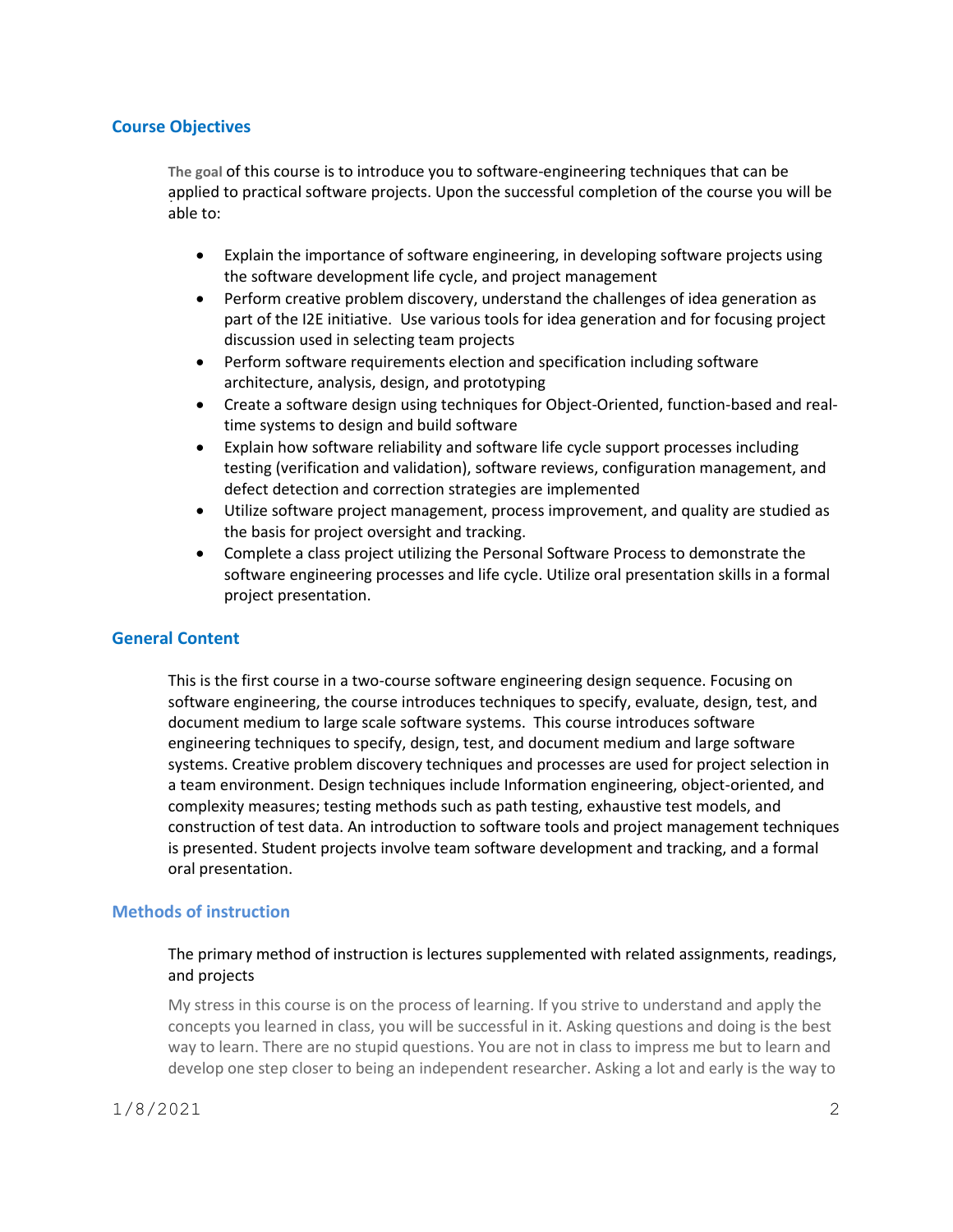go. Do not wait for five minutes before homework due time/quiz/project presentation to ask a question because I will not have sufficient time to go into details with you.

All course material will be posted on NYU Classes. Lecture topics can change without notice depending on the students enrolled and their backgrounds.

#### **Projects**

Through an independent project, you will learn to recognize techniques covered in the course, evaluate their usefulness in the real world and compare them to other techniques available. You will also develop your own strategies to solve a practical problem.

- *Project format:* You will be expected to complete an independent team project as part of the course. You will work in a group of 3 - 4 people. You will have to document and give a presentation at the end of the term.
- *Project content:* You will be expected to write a professional-style documentation/paper (I will provide you with a template).
- *Project presentation:* The whole class will present their projects in a seminar-like setting (will be advertised) on the last day(s) of the class. Your project will be graded based on the technical validity, written part, and the oral presentation.

#### **Presentation**

Each project team is required to deliver a formal in-class presentation describing the technical details and processes (covering the system life cycle from idea generation to requirements elicitation through design documentation). The presentation delivery, format, and content should be based on material covered in a presentation preparation course (EG or another course such as public speaking). Presentation skills will be graded in the oral presentation skills lecture. Presentation worksheets will be distributed to assist teams in the development of their presentations. All team members are expected to participate in the presentation. Presentation details are (Submission: Presentations are to be posted to the team assignment menu on NYU Classes)

- Type: Formal presentation (video)
- Participation: All team members must participate (10 minutes/member)
- Audience: Instructor (acting as project manager), class
- Dress: Informal/casual
- Format/Media: PowerPoint or other delivery mechanisms (i.e. Web-based)
- Content:
	- $\triangleright$  Overview, team member introductions
	- ➢ Project process/management
	- $\triangleright$  Requirements (Use Cases, written requirements)
	- $\triangleright$  Analysis (Classes, static and dynamic behavior)
	- ➢ PIR (what did we do right? What did we wrong? What would we do differently?)
	- $\triangleright$  Conclusions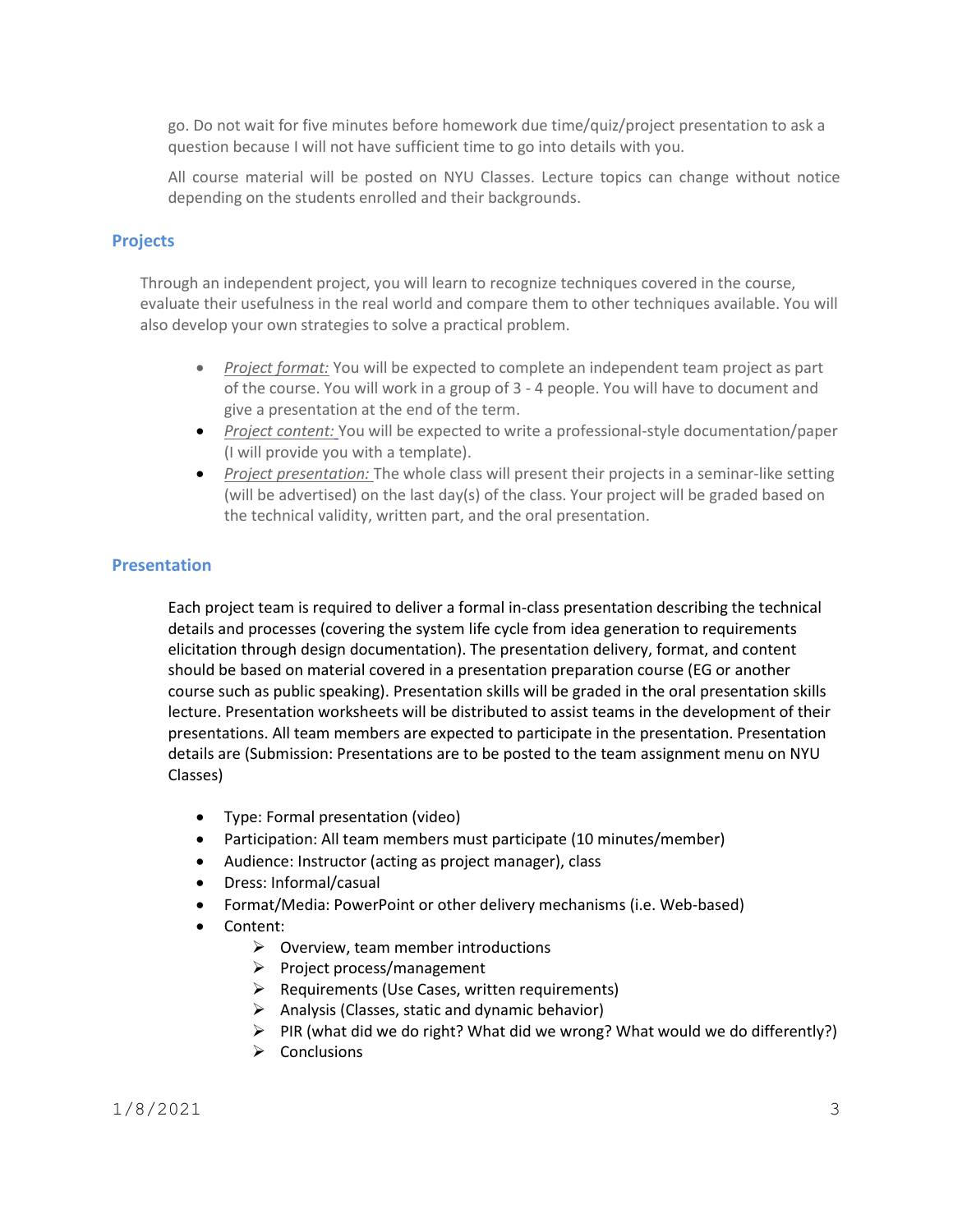#### **Textbooks, Readings, materials**

#### **Textbook**

Sommerville, "Software Engineering", 10<sup>th</sup> ed, Pearson, 2016, ISBN: 978-0-13-394303-0

Note: CS 4513 Software Engineering course is participating in the Follett Access program. This is an NYU Bookstore initiative that delivers required course materials digitally at the lowest possible price. The book, Software Engineering by Sommerville will be delivered to you digitally. You will receive an email the week before classes giving you the link to access the material. The cost of the book is \$39, which will be added as a "book charge" to your bursar bill**,** this is a savings of \$154.50 over the new hardcopy price. If you decide not to use this digital edition you can opt-out of the program. The deadline for opting out is the end of the drop/add period.

Should you choose to remove yourself from the program and find your course materials elsewhere. You must log in and opt-out of having the course materials provided to you by the end of the drop/add period. Once you have opted out of a course, you cannot opt back in!

#### *Questions? Contact us at the bookstore:*

*email - [wsq.text@nyu.edu](mailto:wsq.text@nyu.edu) phone - 212-998-4656*

#### **Supplemental Material**

Posted on NYU Classes

#### **Supplementary Readings**

Kruchten, Philippe - The Unified Process – An Introduction, Addison Wesley Longman, New York, 1999 .

Rubin, Kenneth - Essential Scrum, Addison Wesley, New York, 2013

Cohn, Mike – Succeeding with Agile, Addison Wesley, New York, 2013

Humphrey Watts S., Introduction to the Personal Software Process, SEI Series in Software Engineering, Addison Wesley Longman, New York, 1997.

#### **Course Policies**

#### **(Additional Policies are posted in NYU Tandon Policies and Procedures)**

#### **Class Attendance/Lateness**

Students are expected to attend lectures. Attendance is required. In case of absence, the student is responsible for the material covered during that lecture. Absence from exams will be accepted **only**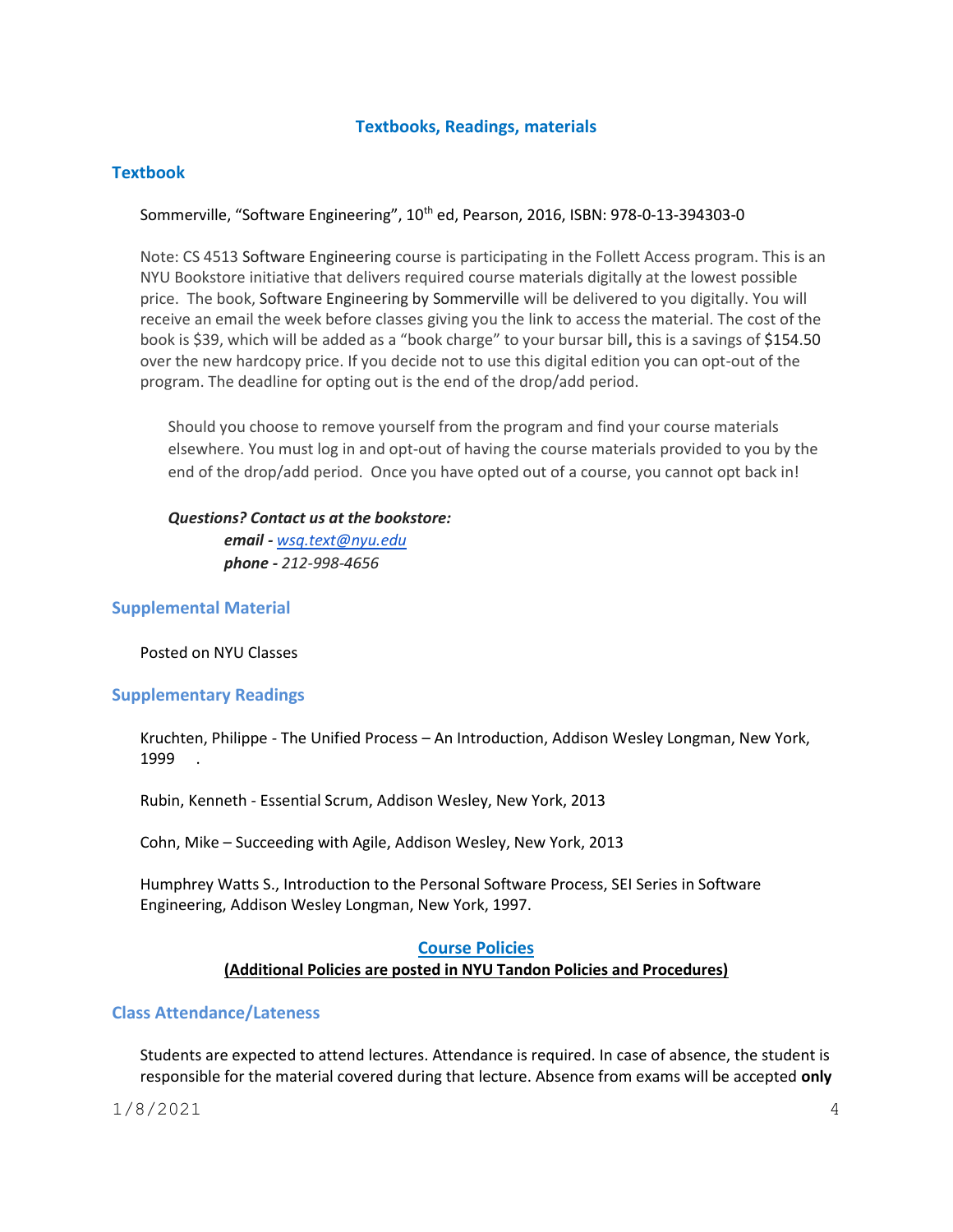if the student notified before the exam with an acceptable reason. A make-up exam will be given only for the exams, not for quizzes (See excused absences in the NYU Tandon Policies and Procedures)

#### **Class Attendance**

Students are expected to attend all lectures and participate in class discussions. For excused absences see the NYU Tandon Policies and Procedures. More than 3 unexcused absences or missed quizzes will result in a reduction in attendance and participation grading points (1 point deduction for each absence).

#### **Class Participation**

Class participation includes actively engaging in class dialog and discussions and formal oral presentations.

#### **Exams and Assessments**

#### **Examinations**

A midterm exam and final project presentation will be given as shown on the schedule. The midterm exam covers material from the beginning of the semester up to the exam. Exam/quiz questions are based on material from the text, handouts, and lectures.

#### **System/Software Project**

An essential requirement of this course is the systems project. Virtually all analysis and design activities are carried out in project teams, or groups, in which communication and cooperation are vital to success. The group project is intended to give students experience in performing systems development activities as part of a team.

I will be available for consulting with groups at all stages of the project. **Do NOT fall behind!** The project will be divided into milestones. The project milestones are included in the course schedule.

#### **Grading and Weighting**

#### **Grading Policies**

*Class participation:* Active class participation is very important. It will count as much as homework towards the final grade. After each class, I will note your level of participation. Active participation means getting to class prepared, reading the assigned text, doing your homework, and getting involved in discussions. You will be expected to read the material indicated on the course site before coming to class (except for the first day of class). I praise effort, not necessarily the right answers. I do not expect you to have mastered the material before coming to class (this is what we do together), but I do expect you to put in a serious effort to try and master it.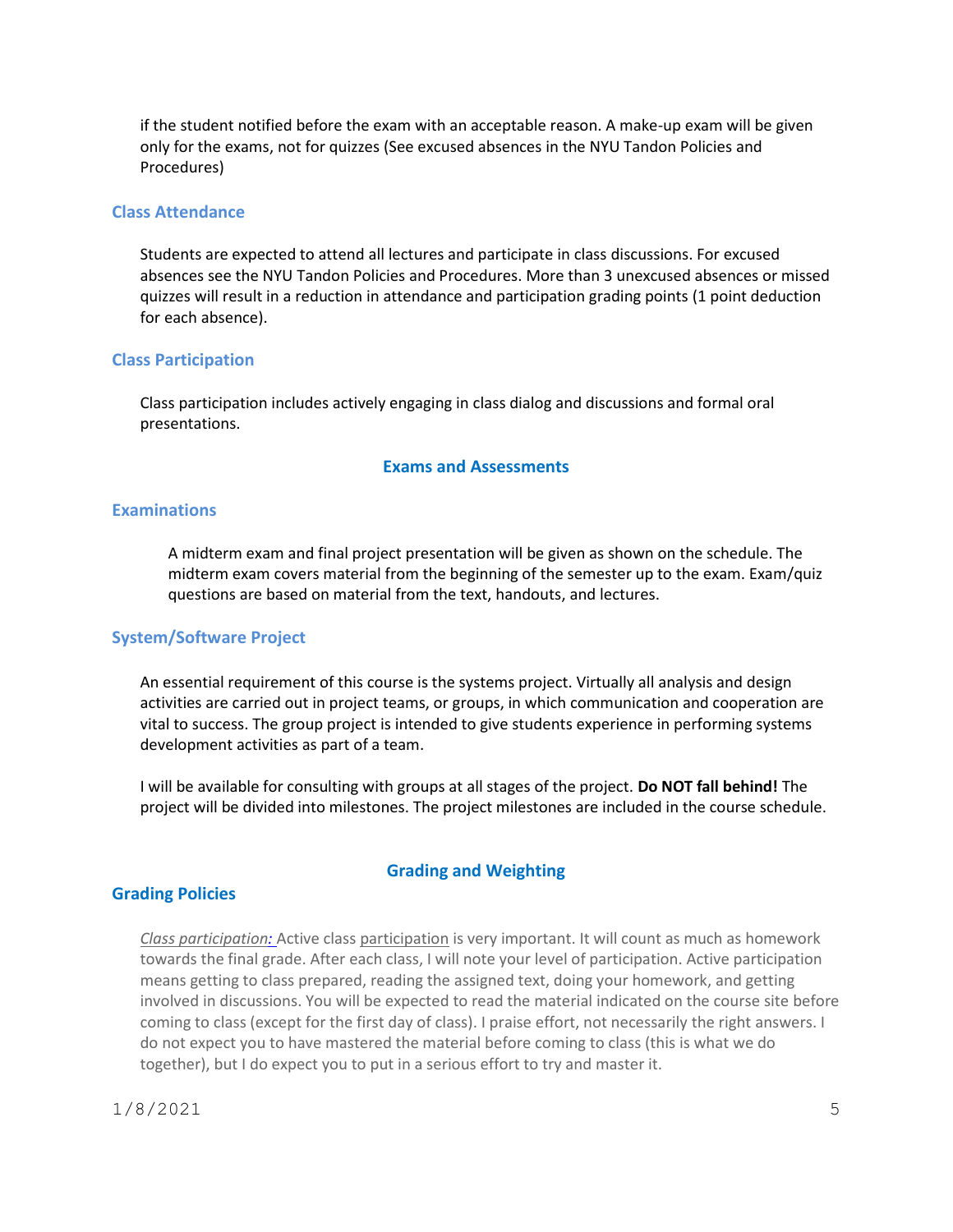*Homework*: Homework will be assigned and solutions posted at this course site. Students are required to turn in their homework on time, by the beginning of the class, on the day the homework is due. Homework will count toward the final grade.

*Quizzes:* Weekly quizzes will be given in class.

*Final:* There will be no final exam – There will be a final project presentation.

*Project:* You will be expected to do an independent team (3 – 4 members) project.

*Grading:* Grading is absolute, not on a curve. This means I will grade you based solely on your work and will not compare you to the others in the class. This is done so that you can obtain a grade based on your independent performance and not in competition with others. This also means that everyone can get an A (everyone can get another grade as well, but I am hoping you will strive for better). The final grade will be calculated as follows:

- 15%: class participation/attendance
- 10%: homework
- 30%: quizzes/exams
- 45%: team project (35%).

#### **Performance Status**

During the class lectures, the study material shown in the schedule is discussed, including the questions at the end of the assigned chapters. There will also be lecture quizzes and knowledge checks given during class. A portion of the grade is based on answering these questions

#### **Withdrawal**

You must formally withdraw from this course to avoid a failing grade. Failure to attend class or to submit work is not enough. Information about formal withdrawal is contained in the Schedule of Classes. After the last day to withdraw, requests that must be approved by the instructor. They will be approved upon the presentation of convincing evidence that unforeseeable conditions beyond the student's control prevent him or her from devoting sufficient time to meeting the requirements of the course.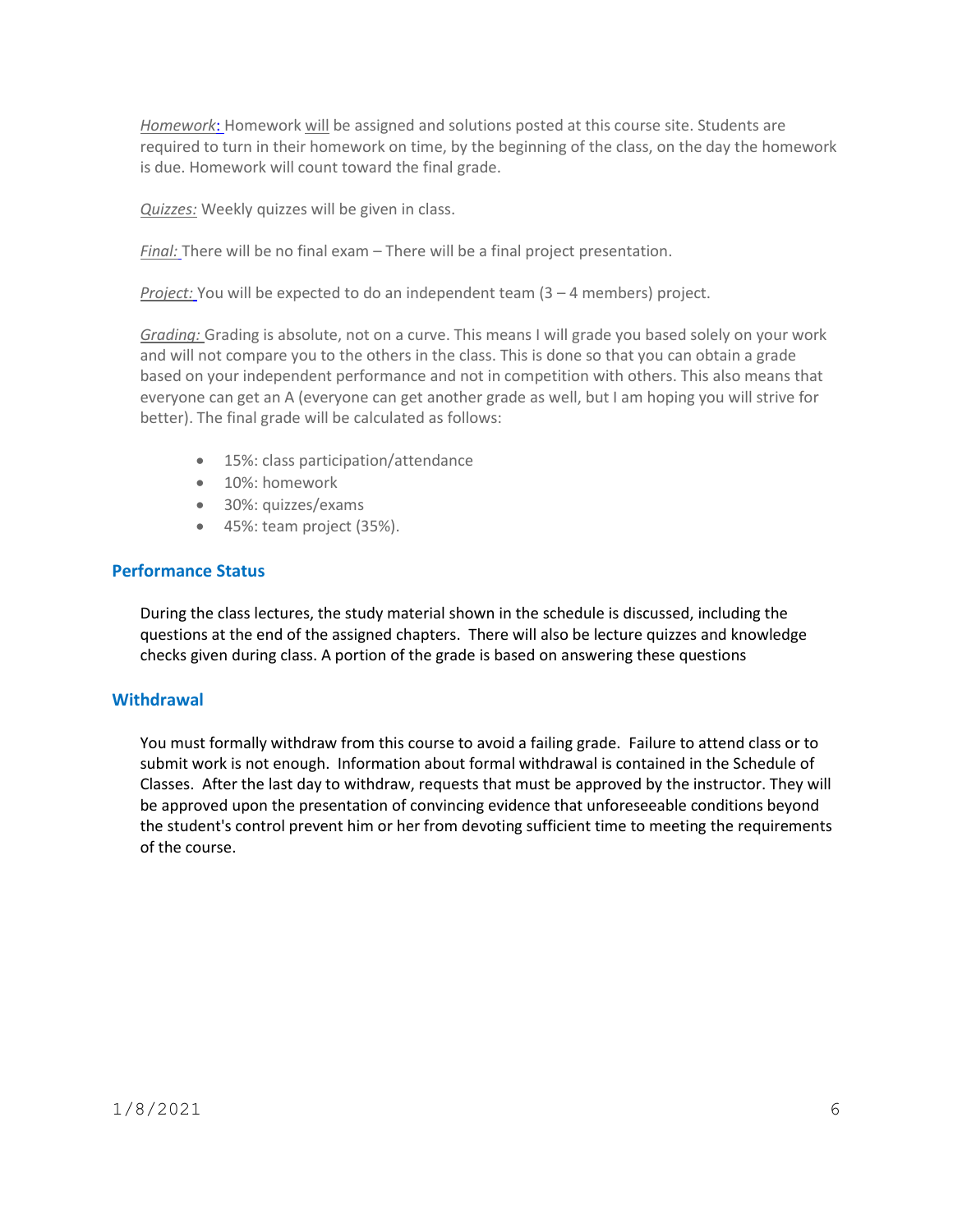#### **Course Calendar and Schedule**

| Week/Lesson | Date | Chapter                 | Assessment (due date) |                       |
|-------------|------|-------------------------|-----------------------|-----------------------|
|             |      |                         | Homework              | Project               |
| 1/2         | 2/2  | Introduction            |                       |                       |
|             |      | Chapter 1               |                       |                       |
|             |      | Introduction            |                       |                       |
| 2/1         | 2/2  | Chapter 1               |                       |                       |
|             |      | Introduction            |                       |                       |
| 2/2         | 2/4  | Chapter 2               | Chapter 1             |                       |
|             |      | Software processes      |                       |                       |
| 3/1         | 2/9  | Chapter 2               |                       | Project Team          |
|             |      | Software processes      |                       | Selection Form        |
| 3/2         | 2/11 | Chapter 3               |                       |                       |
|             |      | Agile Software          |                       |                       |
|             |      | Development             |                       |                       |
| 4/1         | 2/16 | Chapter 3               | Chapter 2             | Project Proposal      |
|             |      | Agile Software          |                       |                       |
|             |      | Development             |                       |                       |
| 4/2         | 2/18 | <b>Monday Classes</b>   |                       |                       |
|             |      | Meet                    |                       |                       |
| 5/1         | 2/23 | Chapter 3               |                       |                       |
|             |      | Agile Software          |                       |                       |
|             |      | Development             |                       |                       |
| 5/2         | 2/25 | Chapter 4               | Chapter 3             |                       |
|             |      | Requirements            |                       |                       |
|             |      | Engineering             |                       |                       |
| 6/1         | 3/2  | Chapter 4               |                       |                       |
|             |      | Requirements            |                       |                       |
|             |      | Engineering             |                       |                       |
| 6/2         | 3/4  | Chapter 4               |                       |                       |
|             |      | Requirements            |                       |                       |
|             |      | Engineering             |                       |                       |
| 7/1         | 3/9  | Chapter 5               | Chapter 4             | SRS - Project         |
|             |      | <b>Systems Modeling</b> |                       | Domain Definition     |
|             |      |                         |                       |                       |
|             |      |                         |                       | Sections $1 - 5$ , 10 |
|             |      |                         |                       | and Appendices        |
| 7/2         | 3/11 | Chapter 5               |                       |                       |
|             |      | <b>Systems Modeling</b> |                       |                       |
| 8/1         | 3/16 | Chapter 5               |                       |                       |
|             |      | <b>Systems Modeling</b> |                       |                       |
| 8/2         | 3/18 | Chapter 6               |                       | SRS - Project         |
|             |      | Architectural Design    |                       | Requirements          |
|             |      |                         |                       |                       |
|             |      | Mid Term                |                       | (Definition Plus      |
|             |      | (TBD)                   |                       | sections 6, 7, and 8) |
|             |      | (Chapters 1-5)          |                       |                       |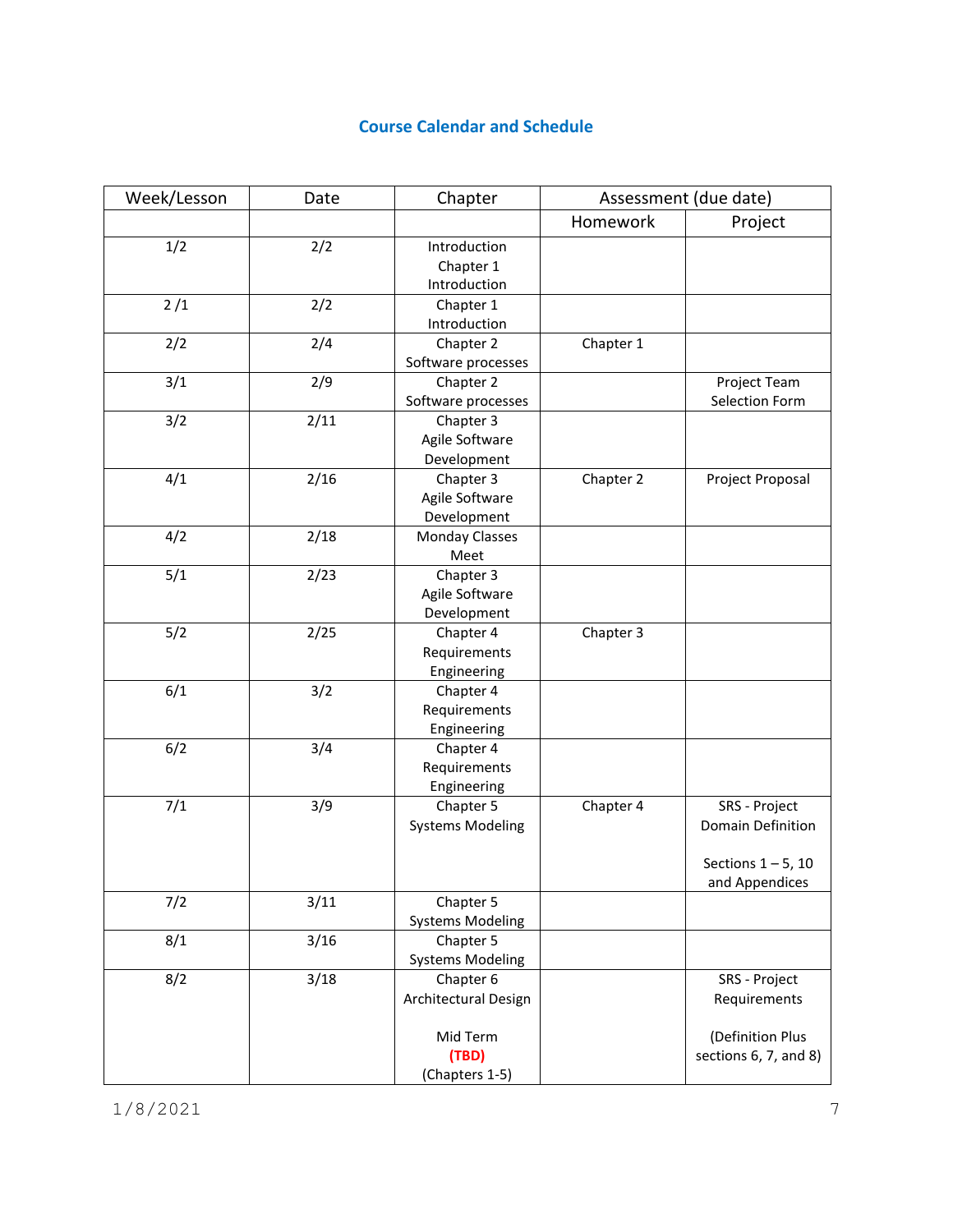|      |                                      | <b>Team Project</b>                |           |                       |
|------|--------------------------------------|------------------------------------|-----------|-----------------------|
|      |                                      | 6 Best practices                   |           |                       |
|      |                                      | Agile                              |           |                       |
|      |                                      | Mini-Lectures                      |           |                       |
|      |                                      | Handouts                           |           |                       |
| 9/1  | 3/23                                 | Chapter 6                          |           |                       |
|      |                                      | Architectural Design               |           |                       |
| 9/2  | 3/25                                 | Chapter 6                          |           |                       |
|      |                                      | Architectural Design               |           |                       |
| 10/1 | 3/30                                 | Chapter 7                          |           |                       |
|      |                                      | Implementation                     |           |                       |
| 10/2 | 4/1                                  | Chapter 7                          | Chapter 6 |                       |
|      |                                      | Implementation                     |           |                       |
| 11/1 | 4/6                                  | Chapter 7                          |           | SPMP - Project        |
|      |                                      | Implementation                     |           | Management Plan       |
| 11/2 | 4/8                                  | Chapter 8                          | Chapter 7 |                       |
|      |                                      | <b>Software Testing</b>            |           |                       |
| 11/1 | 4/13                                 | Chapter 8                          |           |                       |
|      |                                      | <b>Software Testing</b>            |           |                       |
| 12/2 | 4/15                                 | Chapter 8                          |           | SRS - Project         |
|      |                                      | <b>Software Testing</b>            |           | Analysis<br>(Complete |
|      |                                      |                                    |           | document)             |
| 13/1 | 4/20                                 | Chapter 9                          | Chapter 8 |                       |
|      |                                      | Software Evolution                 |           |                       |
| 13/2 | 4/22                                 | Chapter 9                          |           |                       |
|      |                                      | Software Evolution                 |           |                       |
| 14/1 | 4/27                                 | Chapter 9                          |           |                       |
|      |                                      | Software Evolution                 |           |                       |
| 14/2 | 4/29                                 | Chapter 22 or 15                   | Chapter 9 |                       |
| 15/1 | 5/4                                  | Chapter 22 or 15                   |           |                       |
| 15/2 | 5/6                                  | <b>Oral Presentations</b>          |           |                       |
|      |                                      |                                    |           |                       |
|      | $12/15 - 12/21$<br>(12/17/20 @ 8 am) | <b>Final Oral</b><br>Presentations |           |                       |
|      |                                      |                                    |           |                       |
|      |                                      |                                    |           |                       |

**ABET New Criteria: 1, 2, and 6**

### **NYU and Tandon Policies and Procedures**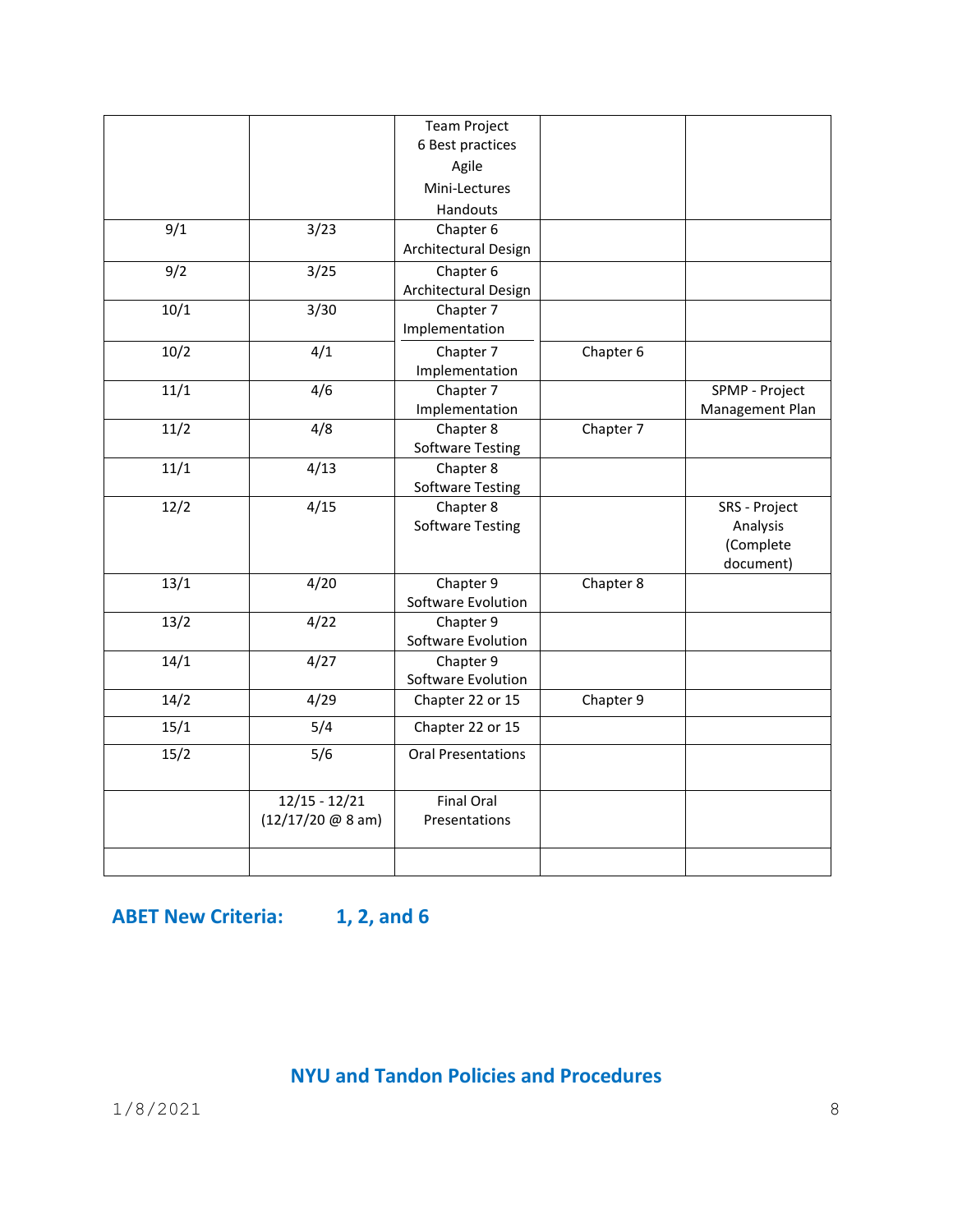#### **(Additional Policies are posted on NYU Classes and Tandon website)**

#### **Henry and Lucy Moses Center for Students with Disabilities**

New York University is committed to providing equal educational opportunity and participation for students with disabilities. We work with NYU students to determine appropriate and reasonable accommodations that support equal access to a world-class education. <https://www.nyu.edu/students/communities-and-groups/students-with-disabilities.html>

#### **Academic Code of Conduct**

Plagiarism, cheating, sharing of examination answers, submitting work done by others as your own, and all other forms of deception proscribed in University rules are forbidden. For the sake of your own dignity and self-esteem, it is better to get a low grade than to engage in dishonesty. (see NYU/Tandon Policy for additional details).[https://engineering.nyu.edu/campus-and](https://engineering.nyu.edu/campus-and-community/student-life/office-student-affairs/policies/student-code-conduct)[community/student-life/office-student-affairs/policies/student-code-conduct](https://engineering.nyu.edu/campus-and-community/student-life/office-student-affairs/policies/student-code-conduct) and [https://www.nyu.edu/about/policies-guidelines-compliance/policies-and-guidelines/university](https://www.nyu.edu/about/policies-guidelines-compliance/policies-and-guidelines/university-student-conduct-policy.html)[student-conduct-policy.html](https://www.nyu.edu/about/policies-guidelines-compliance/policies-and-guidelines/university-student-conduct-policy.html)

#### **Excused Absence**

An absence can be excused if you have missed no more than **10 days of school.** If an illness or special circumstance has caused you to miss more than two weeks of school, please refer to the section labeled Medical Leave of Absence.

Students may request special accommodations for an absence to be excused in the following cases:

- Medical reasons
- Death in immediate family
- Personal qualified emergencies (documentation must be provided)
- Religious Expression or Practice
- If illness or an accident causes you to miss a class (or classes) or an exam, you should do the following:
- Notify the Office of Student Affairs by email of your absence, the reason for the absence, how long you think you may be away and supporting documentation.

Medical documentation should state:

- Exact dates of absence
- Estimated of the length of your absence
- Return Date

\*\*If medical documentation does not list the above, your request for excused absence will be considered incomplete, which may delay processing the request. \*\*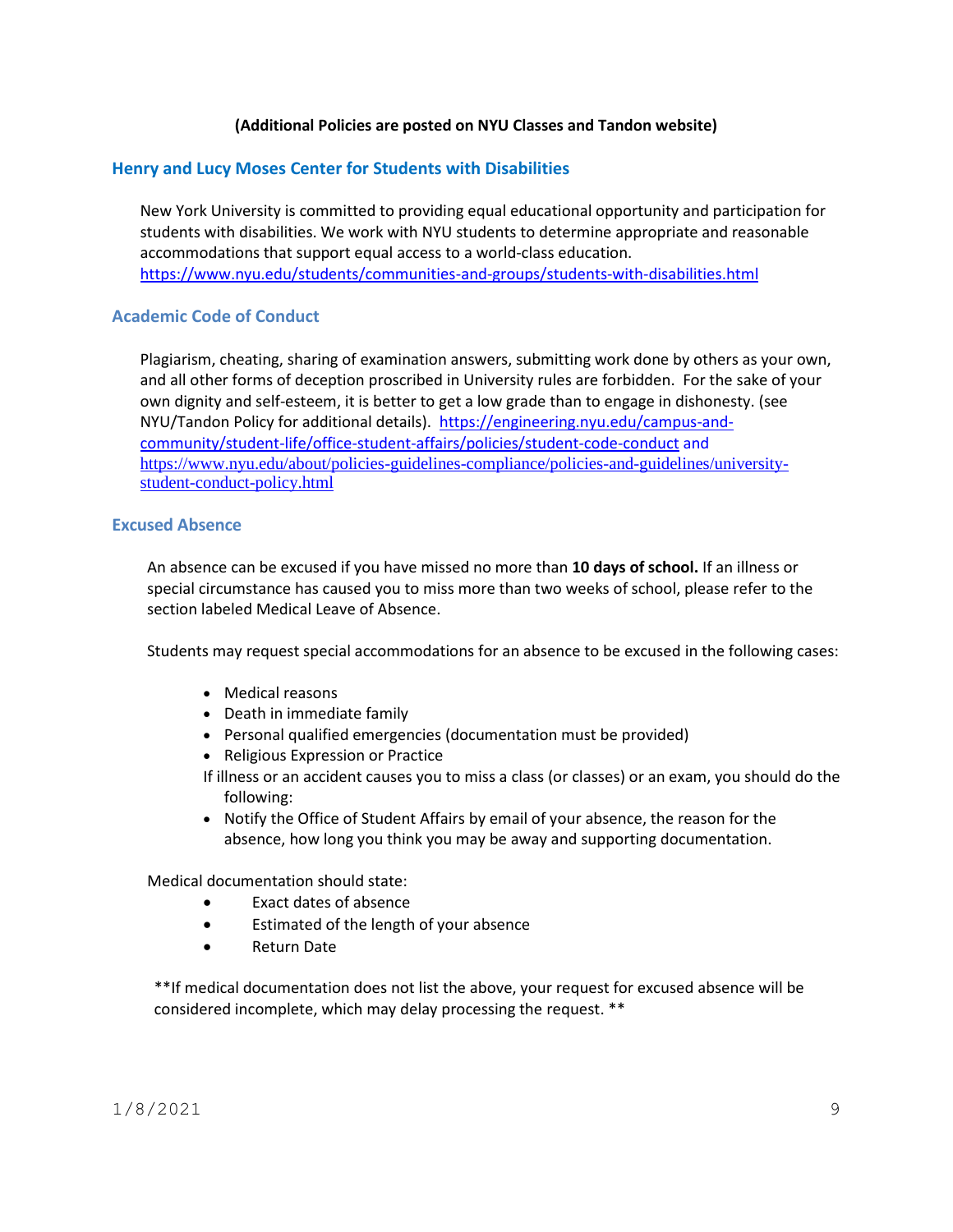Students should not provide anyone except the Office of Student Affairs with a copy of your medical documentation. If a professor requests a copy, refer them to the Office of Student Affairs. This is to protect the confidentiality of your medical information.

It is important for instructors to know when you are experiencing an issue that might interfere with your studies. However, it is also important that your personal matters be kept confidential.

Therefore, the Office of Student Affairs is the office designated to receive documentation regarding private concerns. An official verification notice must be sent to the Office of Student Affairs **within two weeks of the absence**, after that time Student Affairs cannot advocate on your behalf[. https://engineering.nyu.edu/campus-and-community/student-life/office-student](https://engineering.nyu.edu/campus-and-community/student-life/office-student-affairs/policies#chapter-id-30199)[affairs/policies#chapter-id-30199](https://engineering.nyu.edu/campus-and-community/student-life/office-student-affairs/policies#chapter-id-30199)

#### **[Policy Regarding Observing Religious Holidays](http://www.nyu.edu/about/policies-guidelines-compliance/policies-and-guidelines/university-calendar-policy-on-religious-holidays.html)**

The School of Engineering's policy requires students provide Deanna Rayment, the Coordinator of Student Advocacy, Compliance, and Student Affairs with written notification 14 days in advance of the days to be taken off using the online form.

#### **Tandon Academic Calendar**

The Academic Calendar provides all relevant holidays, breaks, commencement, school start/end dates as well as Registration and bursar dates. <https://www.nyu.edu/registrar/calendars/university-academic-calendar.html>

#### **Learning Analytics**

"Learner engagement, both in class and online, is an important element of this course. I will be looking at our class interactions both in person and digitally in order to tailor the course to best meet your learning needs and make improvements to the course design overall. In person, this means "reading the room" by looking at how students engage with different course materials and activities. Online this means digitally "reading the room" by looking at information about how students engage with different course materials and activities."

#### **University Policies on Sexual Misconduct**

Please consult the following link for information on sexual assaults and sexual harassment: [http://nyu.edu/titleix](https://www.nyu.edu/about/policies-guidelines-compliance/equal-opportunity/title9.html)

Reporting an Incident of Sexual Assault, Harassment, or Other Sexual Misconduct. Anyone may report an alleged incident to any of the following:

NYU Department of Public Safety (718-260-3537; 212-998-2222) The Title IX Coordinator (212-998-2352) or via the web at: [https://www.nyu.edu/about/policies-guidelines](https://www.nyu.edu/about/policies-guidelines-compliance/equal-opportunity/harassment-and-discrimination/submitcomplaint.html)[compliance/equal-opportunity/harassment-and-discrimination/submitcomplaint.html](https://www.nyu.edu/about/policies-guidelines-compliance/equal-opportunity/harassment-and-discrimination/submitcomplaint.html)

- A Residence Life and Housing staff member (212-998-4600)
- The Associate Dean of Student Affairs in the Tandon School of Engineering (718- 260-3773)